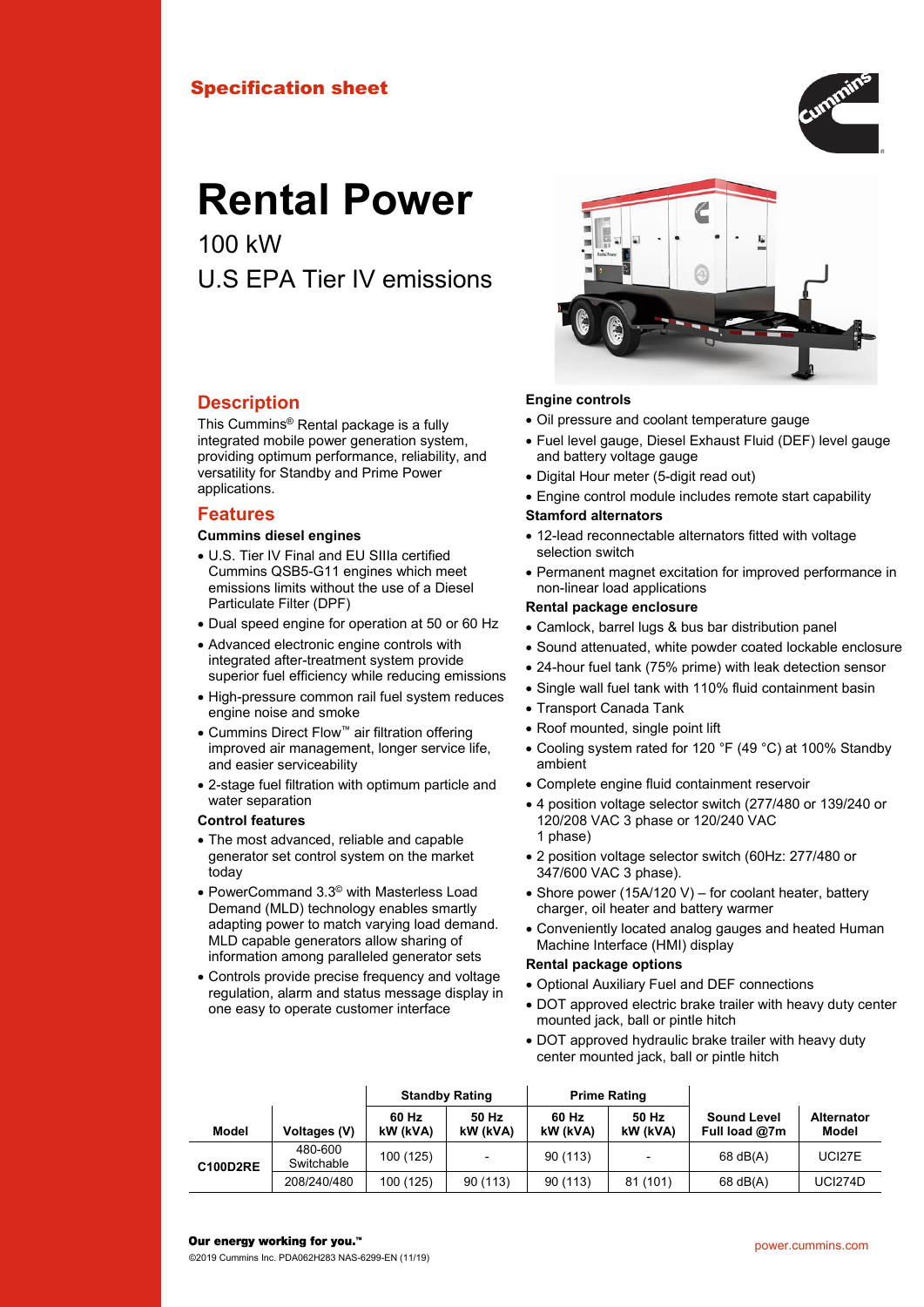## **Engine specifications**

| Engine model                | QSB5-G11                                           |
|-----------------------------|----------------------------------------------------|
| Alternator data sheet       | UCI                                                |
| Tier rating                 | Tier IV                                            |
| Design                      | 4 cycle, In-Line, turbocharged and after-cooled    |
| Bore                        | 107 mm (4.21 in.)                                  |
| Stroke                      | 124.0 mm (4.88 in.)                                |
| Displacement                | 4.5 liters $(274.6 \text{ in}^3)$                  |
| Cylinder block              | Cast iron, In-Line 4 cylinder                      |
| Battery capacity            | 2 x 760 cca                                        |
| Battery charging alternator | 70 amps                                            |
| Starting voltage            | 24 volt, negative ground                           |
| Fuel system                 | Direct injection HPCR system                       |
| <b>Fuel filter</b>          | Dual Spin on fuel filter with water separator      |
| Air cleaner type            | 2-stage, dry replaceable element with dust ejector |
| Lube oil filter type(s)     | Single spin-on, full flow                          |
| Standard cooling system     | 120 °F (49 °C) ambient radiator                    |

## **Alternator specifications**

| Brushless, 4 pole, drip proof, revolving field<br>Double layer concentric, 2/3 winding pitch | Alternator specifications                    |
|----------------------------------------------------------------------------------------------|----------------------------------------------|
|                                                                                              | Design                                       |
|                                                                                              | Stator                                       |
| Singe bearing, flexible disc                                                                 | Rotor                                        |
| Class H per NEMA MG1-1.65                                                                    | Insulation system                            |
| 125/40 °C Prime                                                                              | Standard temperature rise                    |
| Permanent Magnet Generator (PMG)                                                             | Exciter type                                 |
| A(U), B(V), C(W)                                                                             | Phase rotation                               |
| Direct drive centrifugal blower fan                                                          | Alternator cooling                           |
| < 1.5% no load, < 5% non-distorting balance linear load                                      | AC waveform Total Harmonic Distortion (THDV) |
| < 50 per NEMA MG1-22.43                                                                      | Telephone Influence Factor (TIF)             |
| $< 2\%$                                                                                      | Telephone Harmonic Factor (THF)              |

## **Power capability specifications** (Assume power factor = 0.80 for 3 phase amps)

|                 | 240 V, 1 phase<br>Amps<br>60 Hz | 600 V.3<br><b>Phase Amps</b><br>60Hz |     |     |     |     |
|-----------------|---------------------------------|--------------------------------------|-----|-----|-----|-----|
| <b>C100D2RE</b> | 280                             | 347                                  | 150 | 301 | 162 | 120 |

## **Electrical power panel specifications**

| Electrical power panel specifications |                             |             |                                           |                                     |  |  |  |  |  |
|---------------------------------------|-----------------------------|-------------|-------------------------------------------|-------------------------------------|--|--|--|--|--|
| Model voltage                         | 120 V duplex<br>receptacles | 240 V twist | Load lug<br>connection<br>(stud diameter) | Load lug circuit<br><b>breakers</b> |  |  |  |  |  |
| 120/480 Volt                          | 2 - 20 Amp GFCI             | 3 - 50 Amp  | $1/2$ inch                                | 400 Amp                             |  |  |  |  |  |
| 480-600 Volt                          |                             |             | $1/2$ inch                                | 150 Amp                             |  |  |  |  |  |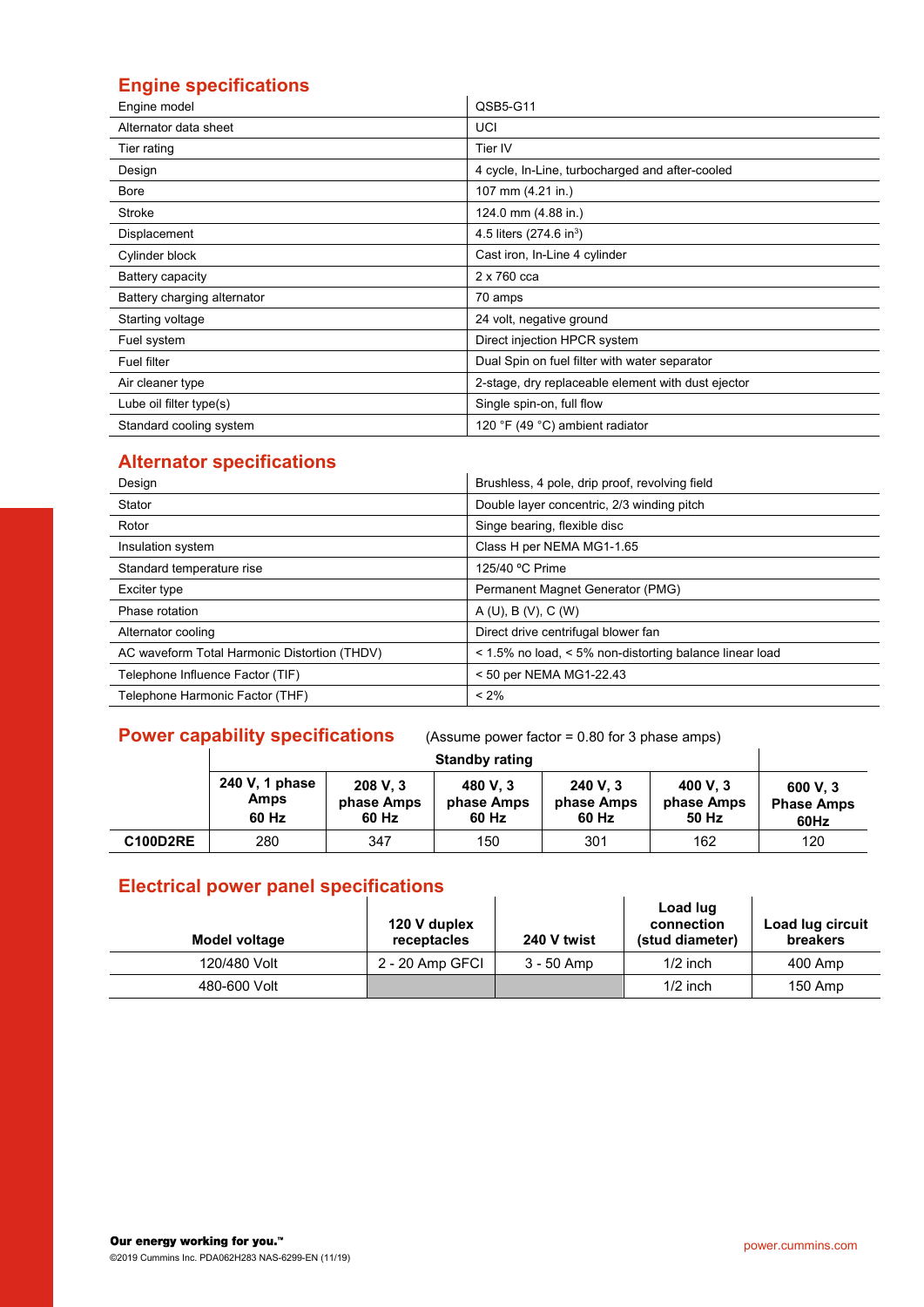## **PowerCommand 3.3 control system**



An integrated microprocessor based generator set control system providing voltage regulation, engine protection, alternator protection, operator interface and isochronous governing. Refer to document S-1570 for more detailed information on the control.

**Simplified display for Rental operators** - simplified display tailored for Rental equipment operations for ease of use.

**Masterless Load Demand (MLD)** - The controller is capable of smartly managing power from paralleled generators to match varying load patterns.

**Power management** - Control function provides battery monitoring and testing features and smart starting control system.

**Advanced control methodology** - Three phase sensing, full wave rectified voltage regulation, with a PWM output for stable operation with all load types.

**Regulation compliant** - Prototype tested: UL, CSA and CE compliant.

**Service** - InPower™ PC-based service tool available for detailed diagnostics, setup, data logging and fault simulation.

**Easily upgradeable** - PowerCommand controls are designed with common control interfaces.

**Reliable design** - The control system is designed for reliable operation in harsh environment.

#### **Operator panel features**

#### **Operator/display functions**

- Displays paralleling breaker status
- Provides direct control of the paralleling breaker
- 320 x 240 pixels graphic LED backlight LCD
- Auto, manual, start, stop, fault reset and lamp test/panel lamp switches
- Alpha-numeric display with pushbuttons
- Heated HMI
- LED lamps indicating genset running, remote start, not in auto, common shutdown, common warning, manual run mode, auto mode and stop

#### **Paralleling control functions**

- First Start Sensor™ system selects first genset to close to bus
- Phase lock loop synchronizer with voltage matching
- Sync check relay
- Isochronous kW and kVar load sharing
- Enhanced safety features for paralleling generators

#### **Alternator data**

- Line-to-Neutral and Line-to-Line AC volts
- 3-phase AC current
- Frequency
- kW, kVar, power factor kVA (three phase and total)

#### **Engine data**

- DC voltage
- Lube oil pressure
- Coolant temperature
- Comprehensive FAE data (where applicable)

#### **Other data**

- Fault history
- Data logging and fault simulation (requires InPower)

### **Standard control functions**

#### **Digital governing**

- Integrated digital electronic isochronous governor
- Temperature dynamic governing

#### **Digital voltage regulation**

- Integrated digital electronic voltage regulator
- 3-phase, 4-wire Line-to-Line sensing
- Configurable torque matching

#### **AmpSentryTM AC protection**

- AmpSentry protective relay
- Over current and short circuit shutdown
- Over current warning
- Single and three phase fault regulation
- Over and under voltage shutdown
- Over and under frequency shutdown
- Overload warning with alarm contact
- Reverse power and reverse Var shutdown
- Field overload shutdown

#### **Engine protection**

- Battery voltage monitoring, protection and testing
- Overspeed shutdown
- Low oil pressure warning and shutdown
- High coolant temperature warning and shutdown
- Low coolant level warning or shutdown
- Low coolant temperature warning
- Fail to start (overcrank) shutdown
- Fail to crank shutdown
- Cranking lockout
- Sensor failure indication
- Full authority electronic engine protection

#### **Control functions**

- Time delay start and cool down
- Real time clock for fault and event time stamping
- Cycle cranking
- Load shed
- Remote emergency stop